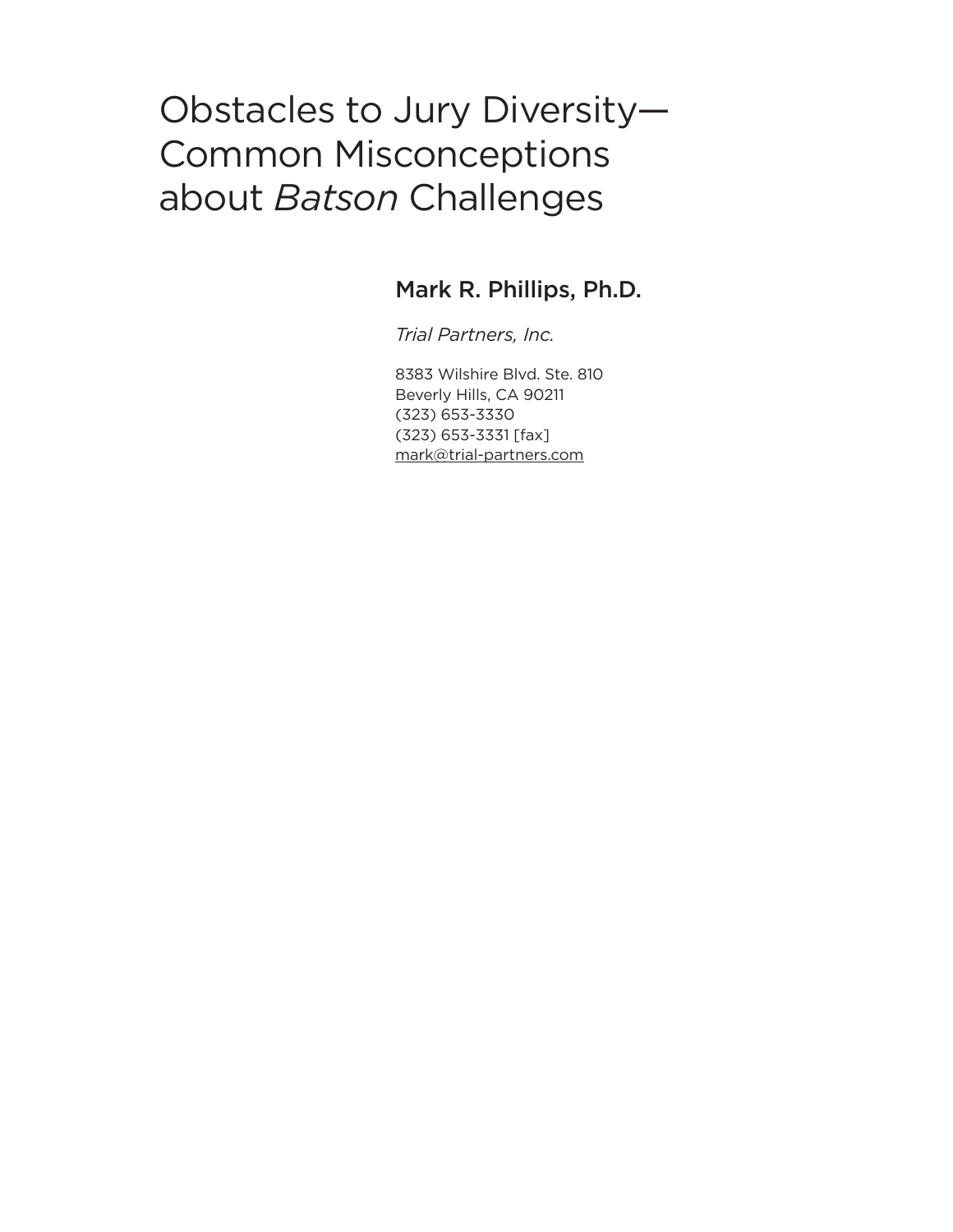Dr. Mark R. Phillips is the vice president of Trial Partners, Inc. and a Senior Trial Consultant. His expertise includes jury decision making and persuasion, jury selection, eyewitness identification, and witness preparation. He regularly conducts mock trial jury simulation research, focus groups, post-trial juror interviews, and community attitude surveys. Dr. Phillips consults in civil and criminal matters in state and federal jurisdictions throughout the country, and he has published research on jurors' perceptions of minority attorneys, eyewitness identification, and jury decision making. He has also conducted research on jurors' perceptions of ethnic minority attorneys and female attorneys, and he recently published an article on this topic in the ABA Minority Trial Lawyer entitled, "Jurors' Perceptions of Ethnic Minority Attorneys: Are We in a Post-Racial Era?" He would like to thank Dr. Christina Marinakis for conducting the legal research presented in this article, as well as Dr. Julian A. Gilbert, Dr. Stephen W. Joy, and Ms. Eunice Choi for their assistance with this research and article.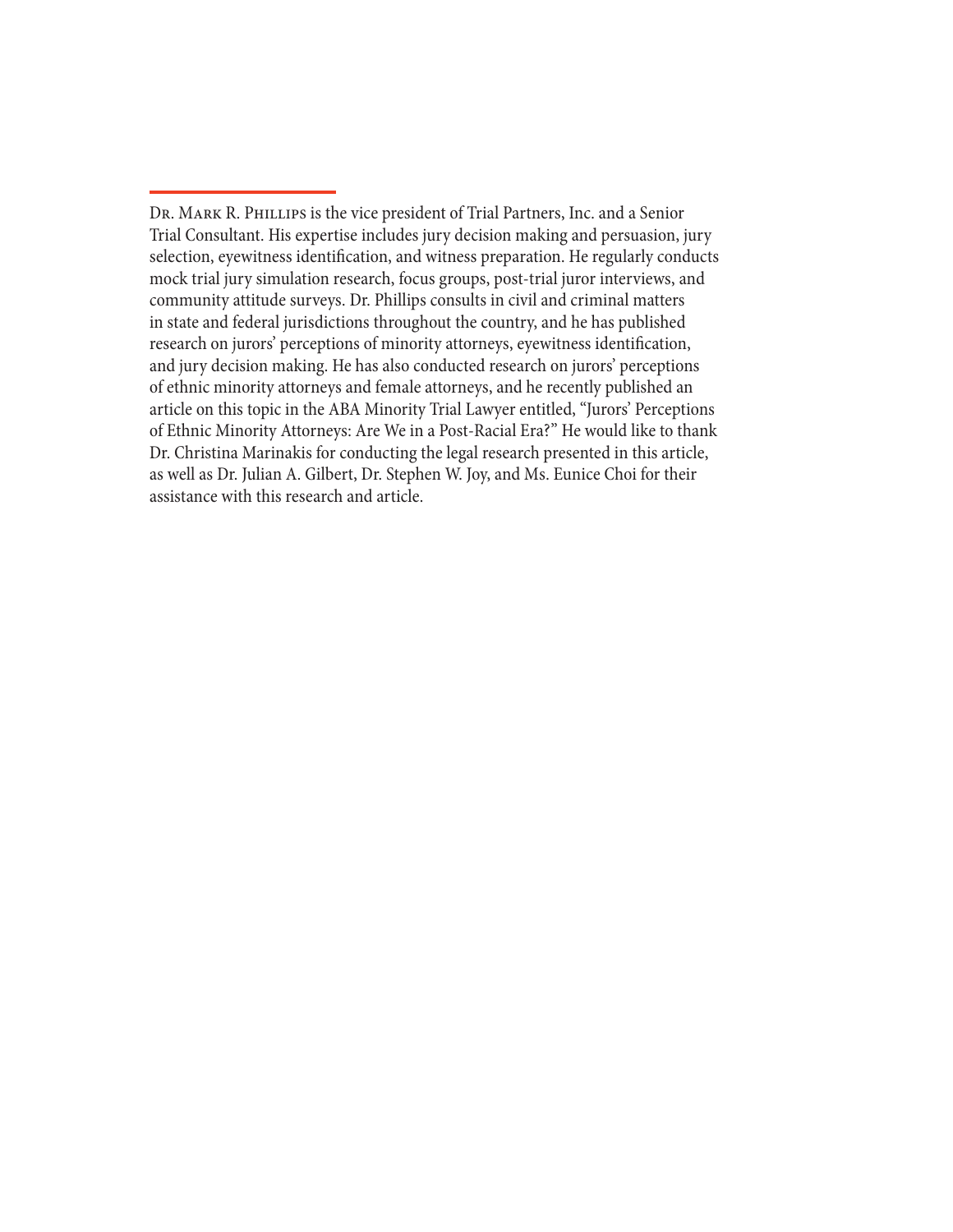## Obstacles to Jury Diversity-Common Misconceptions about Batson Challenges

## **Table of Contents**

|  | B. |                                                                                 |  |
|--|----|---------------------------------------------------------------------------------|--|
|  |    |                                                                                 |  |
|  |    |                                                                                 |  |
|  | В. |                                                                                 |  |
|  | C. |                                                                                 |  |
|  | D. |                                                                                 |  |
|  | E. |                                                                                 |  |
|  |    | III. Examining the Underlying Assumption For Race-Based Peremptory Challenges – |  |
|  |    |                                                                                 |  |
|  |    |                                                                                 |  |
|  | B. |                                                                                 |  |
|  |    |                                                                                 |  |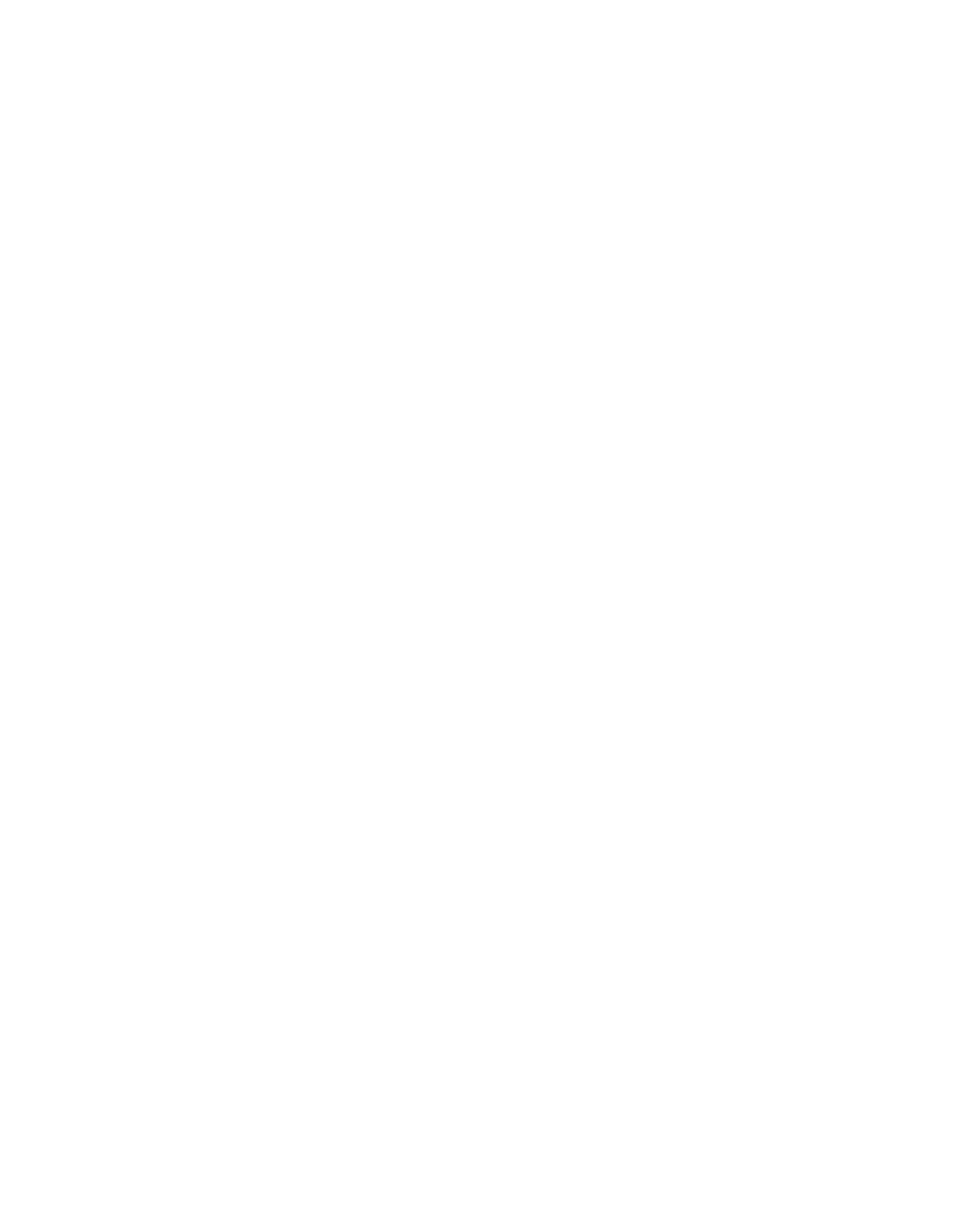## <span id="page-4-0"></span>Obstacles to Jury Diversity—Common Misconceptions about *Batson* Challenges

#### **I. Introduction**

#### **A. Importance of Diverse Juries**

"In the name of God, do your duty." The need for Atticus Finch to make this unsuccessful plea to the jury in *To Kill a Mockingbird* demonstrates the danger of monochromatic juries, particularly in cases involving issues related to race or ethnicity. But even in trials that do not include a Black man on trial for the rape of a White woman, defendants benefit from having a diverse jury. Indeed, all parties interested in a fair trial benefit from a diverse jury that truly represents the community.

A diverse jury includes diverse viewpoints, which increases the likelihood that the jury will represent the community. Diverse jurors promote thorough group deliberations, and perhaps most importantly, they enhance public acceptance of jury verdicts as legitimate. Albert W. Alschuler & Randall L. Kennedy, *Equal Justice: Would Color-conscious Jury Selection Help?* 81 A.B.A. J. 36 (1995).

Justice Thurgood Marshall eloquently articulated this explanation in the U.S. Supreme Court ruling *Peters v. Kiff*, 407 U.S. 493, 503 (1972): "When any large and identifiable segment of the community is excluded from jury service, the effect is to remove from the jury room qualities of human nature and varieties of human experience, the range of which is unknown and perhaps unknowable." Indeed, Justice Marshall's observations are supported by social science research. Through their extensive studies in jury decision processes spanning over two decades, professors Hans and Vidmar observed that juries that are representative of the community (and therefore diverse) were more likely to "get it right" than non-diverse juries. They noted that diverse juries promote vigorous debate and that heterogeneous juries have an edge in fact finding, especially when matters at issue incorporate social norms and judgments, as jury trials often do. Valerie Hans & Neil Vidmar, *The Verdict on Juries*, 91 Judicature 226, 230 (2008).

A 2006 study by Samuel R. Sommers provides additional evidence of differences in the deliberations of diverse vs. homogeneous juries. According to Sommers, "Racially diverse juries deliberated longer, discussed more trial evidence, and made fewer factually inaccurate statements in discussing the evidence than did all-White juries." Samuel R. Sommers, *On Racial Diversity and Group Decision-making: Identifying Multiple Effects of Racial Composition on Jury Deliberations*, 90 J. Personality and Soc. Psychol., 597 (2006). He further explained that, "These effects cannot be explained solely in terms of the performance of [ethnic minority] jurors within the group, as White jurors were also more thorough and accurate during deliberations" when they were part of a diverse jury compared to when they were on an all-White jury. *Id.* According to Sommers, "A potential implication of these findings is that one process through which a diverse jury composition exerts its effects is by leading [all jurors—including non-minorities] to process evidence more thoroughly [than they otherwise would]." *Id.* The reasons for this effect deserve more attention in the scientific literature, but one could postulate that a diverse jury encourages jurors to examine support for their own beliefs in preparation to defend their positions and convince others of differing viewpoints.

Another explanation is that diverse juries reduce the likelihood of groupthink errors. Groupthink is a psychological phenomenon in which members of a group excessively seek concurrence and unanimity for the sake of promoting harmony and reducing conflict within the group—so much so that they end up making poor or irrational decisions. *See* Irving L. Janis, *Groupthink*, 6 Psychol. Today, 43 (1972). Groupthink is especially likely to occur in a homogenous group that is insulated from outside influences and that lacks clear or well-established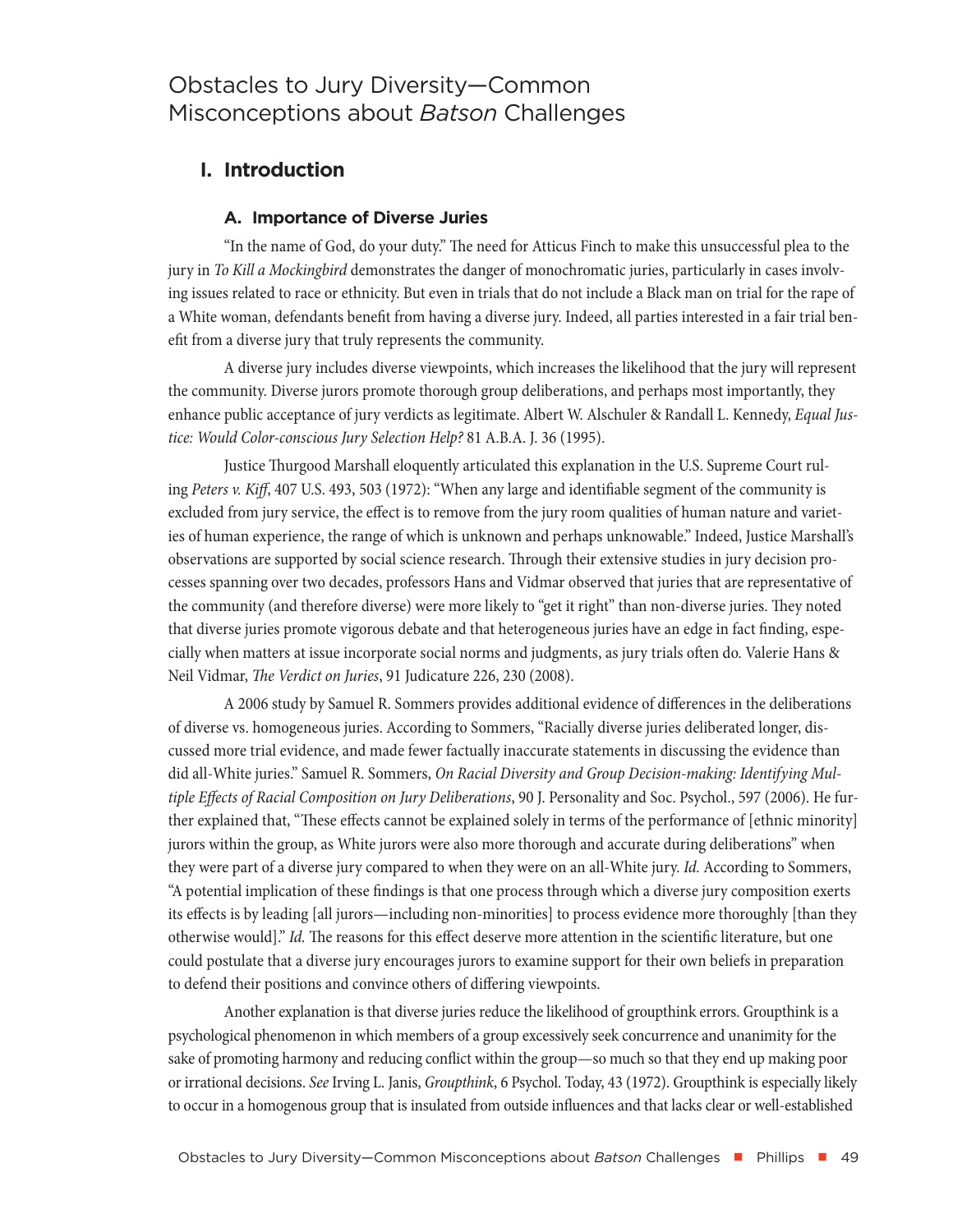<span id="page-5-0"></span>procedural or methodological norms—in other words, conditions that are common during non-diverse jury deliberations. Groupthink leads to a lack of critical evaluation of alternative viewpoints because members of the group actively suppress dissenting or minority viewpoints. *Id.* Perhaps most importantly, one of the effective antidotes to groupthink is diversity within the group. Though additional research is needed on the role of groupthink in jury deliberations, established psychological theory and empirical evidence from other contexts clearly suggest that jury representativeness is as an important element of high jury performance.

With regard to defendants in civil trials, the significance of thorough deliberations warrants further examination. In a large-scale mock jury study involving premises liability cases, juries that found the defendant liable and assessed punitive damages were less likely to discuss or come to a conclusion on each element of the claim than pro-defense juries. Reid Hastie, David A. Schkade, & John W. Payne, *A Study of Juror and Jury Judgments in Civil Cases: Deciding Liability for Punitive Damages*, 22 Law & Hum. Behav. 287, 303 (1998). The findings were dramatic, with 100% of the juries that found in favor of the plaintiffs giving only cursory discussion to the legal elements and a large majority of the juries who thoroughly discussed the claims siding with the defense. *Id.* The researchers concluded that when jurors thoroughly review the elements of the claim, there is an increased probability that the jury will determine that some of the elements are not supported by a preponderance of the evidence. Thus, jury deliberation is more thorough than individual reasoning, and the more thorough the decision process, the likelier the jury is to find in favor of the defendant. *Id* at 305.

#### **B. Constitutional Issues**

Beyond the practical benefits of a diverse jury, The U.S. Supreme Court has determined that the issue of jury racial composition is a constitutional matter. Although Congress enacted laws prohibiting racial discrimination in the context of jury service in 1875, states continued to exclude racial minorities from their jury pools. Section 4 of the Civil Rights Act of 1875 stated that, "no citizen possessing all other qualification which are or may be prescribed by law shall be disqualified for service as grand or petit juror in any court of the United States, or of any State, on account of race, color, or previous condition of servitude." It was not until 1879 that the High Court enforced the law in the first Supreme Court case involving the issue of racially diverse juries, *Strauder v. West Virginia*, 100 U.S. 303 (1880). In *Strauder*, the Court declared unconstitutional West Virginia's law limiting jury service to "all-White male persons" over the age of 21. The Court held that a jury drawn from a pool excluding members of the defendant's own race violated the Equal Protection Clause. *Id.*

After *Strauder*, the law protected racial minorities against jury discrimination in theory, but it often failed to do so in practice because states could exclude jurors on the basis of vague qualifications (*e.g.*, excluding jurors who were not "generally reputed to be honest and intelligent") or summon jurors for service as they chose. Indeed, a 1910 study on the racial makeup of juries at the time found that Blacks "rarely served on juries in Florida, Mississippi, Missouri, South Carolina, and Virginia, and *never* served in Alabama and Georgia." Albert W. Alschuler & Andrew G. Deiss, *A Brief History of Criminal Jury in the United States*, 61 U. Chi. L. Rev. 867, 894-95 (1994) (emphasis in original).

It wasn't until the Federal government moved to randomized selection in 1968 that representative numbers of minorities were even called to participate in the jury selection process. *Carter v. Jury Comm'n of Greene County*, 396 U.S. 320 (1970). Even then, through the use of peremptory challenges, counsel could surreptitiously exclude minorities from service by exercising challenges on minority members of the venire.

#### **II.** *Batson* **Challenges**

More than a century after the *Strauder* decision, the 1986 ruling in *Batson v. Kentucky*, 476 U.S. 79 (1986) held race-based execution of peremptory challenges unconstitutional under the Equal Protection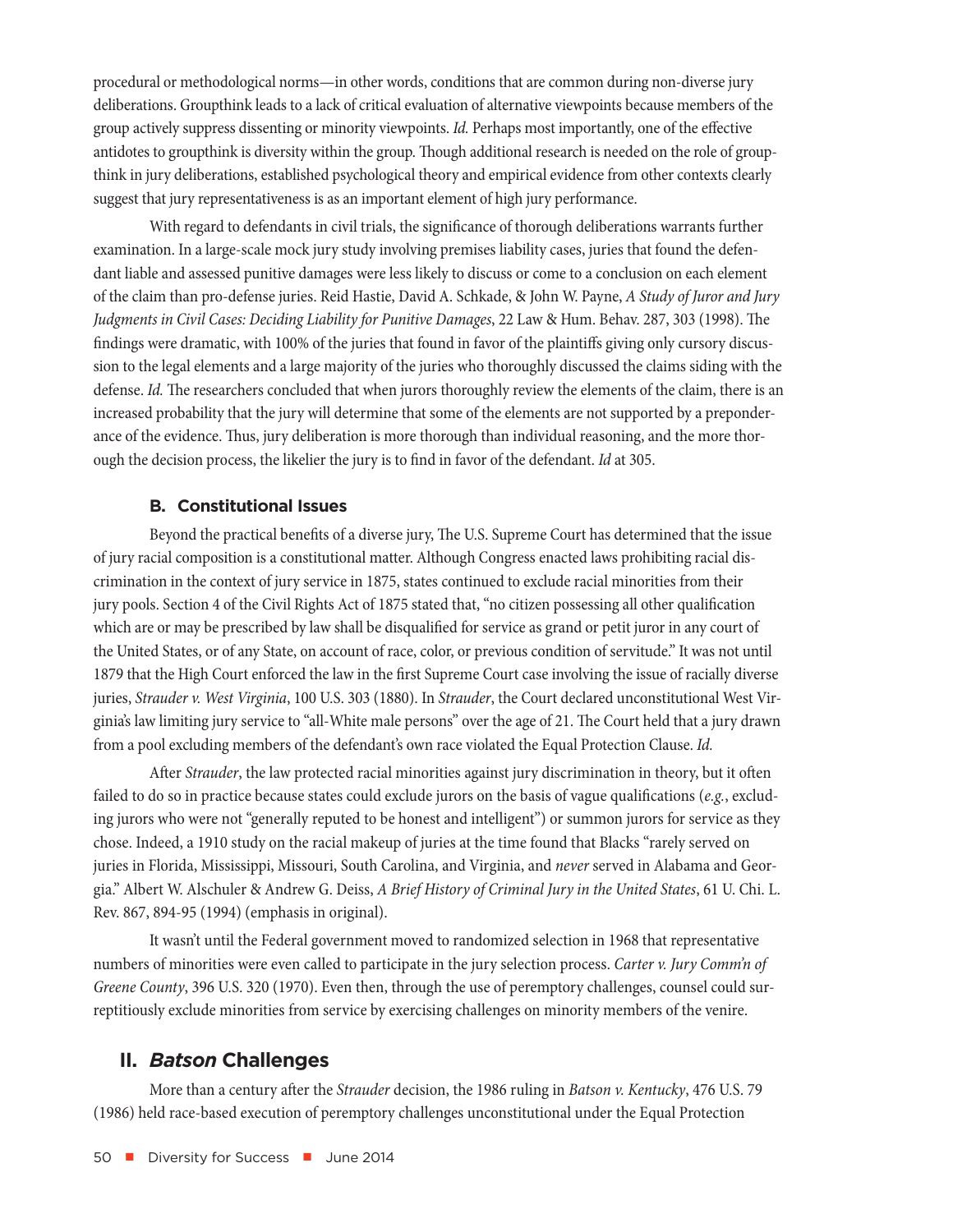<span id="page-6-0"></span>Clause. The *Batson* decision arose from a state case in which an all-White jury convicted a Black man for burglary and receipt of stolen goods. Invoking the *Strauder* decision, the Court explained that racial discrimination in jury selection harms the accused, the excluded juror, and the community at large by undermining confidence in the jury system. *Id.* at 87.

#### **A. Extension to Civil Cases**

Although *Batson* limited the use of peremptory challenges by prosecutors in criminal cases to remove jurors of the same race as the defendant, the Supreme Court subsequently extended this prohibition to civil cases. *Edmonson v. Leesville Concrete Co.*, 500 U.S. 614 (1991). The Court explained, "whether the trial is criminal or civil, potential jurors, as well as litigants, have an equal protection right to jury selection procedures that are free from state-sponsored group stereotypes rooted in, and reflective of, historical prejudice." *J.E.B. v. Alabama*, 511 U.S. 127, 128 (1994).

#### **B. "Cognizable" Groups**

Shortly after *Batson*, courts across the country started expanding the rule prohibiting attorneys from making race-based peremptory strikes to other "cognizable groups." Although the *Batson* Court never specifically identified so-called "reverse-*Batson* challenges," it alluded to them when it noted that "the potential for racial bias, further, inheres in the [racial minority] defendant as well." *Batson*, 476 U.S. at 104. Though initially, reverse-*Batson* issues arose in cases in which a prosecutor challenged a criminal defendant's exercise of peremptory strikes, regardless of race [*see, e.g., Georgia v. McCollum*, 505 U.S. 42 (1999)], it has evolved to become a term describing exercise of strikes against White jurors, or jurors of the majority group. By endorsing this protection, courts essentially extended *Batson* to jurors of any race, because each race constitutes its own cognizable group.

The U.S. Supreme Court defines a cognizable group as, "a recognizable, distinct class, singled out for different treatment under the laws." *Castaneda v. Partida*, 430 U.S. 482, 494 (1972). The California courts attempted to explain what constitutes a recognizable and distinct class in *People v. Wheeler*, 22 Cal 3d 256, 276-77 (1978) by discussing the difference between a group bias and a specific bias. Unlike specific biases, which are valid grounds for executing a strike, an unconstitutional strike based on a group bias exists "when a party presumes that certain jurors are biased merely because they are members of an identifiable group distinguished on racial, religious, ethnic, or similar grounds." *Id.* at 276. This differs from specific biases, which may be inferred from a juror's responses to questions or presumed from their experiences, as opposed to mere membership in a group. The California courts clarified that in order to have *Wheeler* protection, the cognizable group "must share a common perspective, but not a common personality." *People v. Garcia*, 77 Cal. App. 4th 1269, 1277 (2000). More specifically, the common perspective shared by the group can be described as being "exposed to, or fearful of, persecution and discrimination." *Id.* at 1276. Examples of groups that California has permitted to be excluded from *Wheeler* protection include: battered women, people older than 70, exfelons, people who have been a resident of the state for less than one year, and Jehovah's witness (because of a religious belief against judging other people.) Kathryn Ann Berry, *Striking Back against Homophobia: Prohibiting Peremptory Strikes Based on Sexual Orientation*, 16 Berkeley Women's L. J. 157, 160 (2001).

In 2000, a California appellate court became the first court in the U.S. to prohibit the use of peremptory challenges based on prospective jurors' sexual orientation. *Garcia*, 77 Cal. App. 4th 1269. The California legislature soon passed a law formalizing and expanding this decision, which the governor signed into law just six months after *Garcia*. However, the court based its decision almost exclusively on California law, largely ignoring the U.S. Constitution, so other states may have difficulty relying on the reasoning in *Garcia* to extend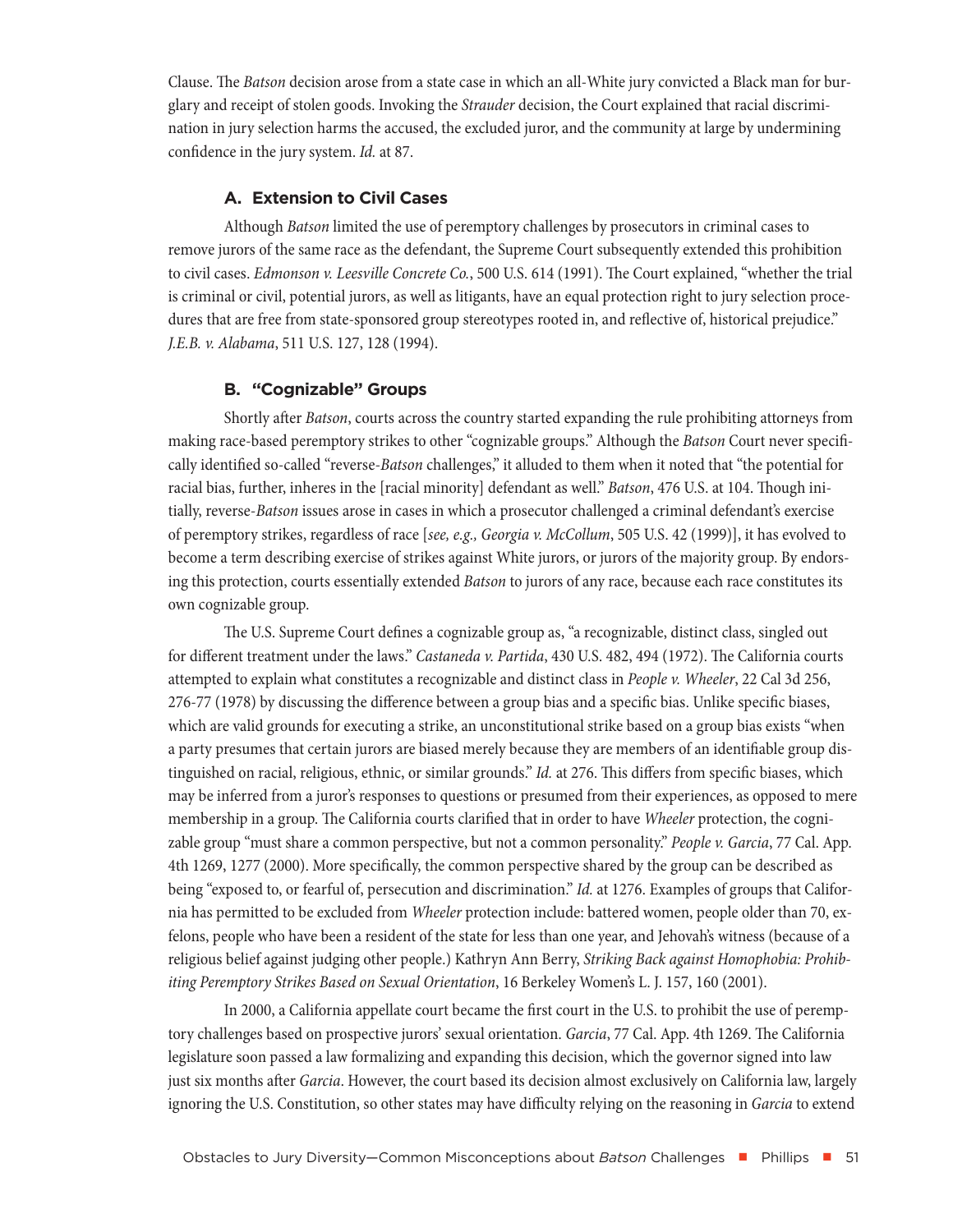<span id="page-7-0"></span>the practice. The decision and corresponding state law also did not provide any guidance as to what a judge should do when a lawyer's strike is based on his or her *perception* of a potential jurors' sexual orientation. Berry, *supra* at 161.

As the prevalence of interracial couples steadily increases, perception of race has also become a potential issue that the courts have yet to address. For example, when a litigant strikes a mixed-race juror, can opposing counsel make a challenge requiring the litigant to provide a race-neutral reason? What if an attorney mistakenly believes that a juror is "African-American," when in fact the juror identifies himself as Hispanic because he was born in the Dominican Republic? Although courts have yet to address these issues, it seems likely that any one of these groups – whether it be national origin, ethnicity, race, or simply skin color – could constitute a protected cognizable group.

#### **C. Procedure For Making A** *Batson* **Challenge**

Courts provide wide latitude when it comes to the timing for making a *Batson* challenge. Making a challenge need not wait until the jury is impaneled. For example, when lead prosecutor Linda Drane Burdick used one of the state's ten peremptory challenges to remove a Black woman in *Florida v. Casey Anthony*, defense attorney Jose Baez objected immediately, citing *Batson* and noting that the jury pool underrepresented minorities. Judge Belvin Perry sustained the challenge, presumably after evaluating the circumstances, stating that the State had not made clear that its use of the challenge was "race-neutral." Anthony Ventra, *Anthony Trial: Prosecution Peremptory Challenge of Black Woman not 'Race Neutral*,*'* Yahoo News (May 18, 2011), [http://news.yahoo.com/anthony-trial-prosecution-peremptory-challenge-Black-woman](http://news.yahoo.com/anthony-trial-prosecution-peremptory-challenge-black-woman-not-184400974.html)[not-184400974.html.](http://news.yahoo.com/anthony-trial-prosecution-peremptory-challenge-black-woman-not-184400974.html) Likewise, the empanelment of a jury does not necessarily foreclose the possibility of making a successful *Batson* challenge. Courts have declared a mistrial as a result of a *Batson* violation when the challenge is made on a post-verdict motion. *Minneiefield v. State*, 539 N.E.2d 464, 466 (Ind. 1989).

Once a party makes the challenge, courts must follow a three-step procedure outlined by the *Batson* Court for evaluating its legitimacy. The first step requires the complaining party to make a *prima facie* case of purposeful discrimination, which, until 1991, required the party to demonstrate that the defendant is a member of a recognized racial group, and that the prosecutor used peremptory challenges to remove members of the defendant's own race from the jury venire. *Batson*, 476 U.S. at 96. Then, the defendant has to establish that these two facts, along with any other relevant circumstances, create an inference that the prosecutor has used peremptory challenges to strike potential jurors on the basis of their race. *Id*. Presently, a challenge to the use of a peremptory strike does not require membership in the same class as the stricken juror. *Powers v. Ohio*, 499 U.S. 400, 415-16 (1991).

Given that the court must consider any relevant circumstances, the party making the challenge should, when stating the challenge, refer to any aspect of the *voir dire* that supports the inference of a discriminatory intent. This includes, for example, that the opposing counsel targeted a certain racial group in asking questions pertaining to cause and hardship. It could also include *not* asking questions of jurors in the non-targeted racial group.

Once a party establishes a *prima facie* case of purposeful discrimination, the second *Batson* step requires the defending party (the party that made the peremptory challenge at issue) to provide a race-neutral explanation for the use of the challenged peremptory strike. *Batson*, 476 U.S. at 97. At this stage, the defending party should be prepared to reference the stricken juror's attitudes and experiences that he or she has shared in a written juror questionnaire, if any, or during the oral *voir dire* process, and explain how those attitudes and experiences makes that person unfavorable to be sitting in judgment of the client. In the absence of sufficient race-neutral reasoning for striking the juror, or in addition to that argument, the defending party also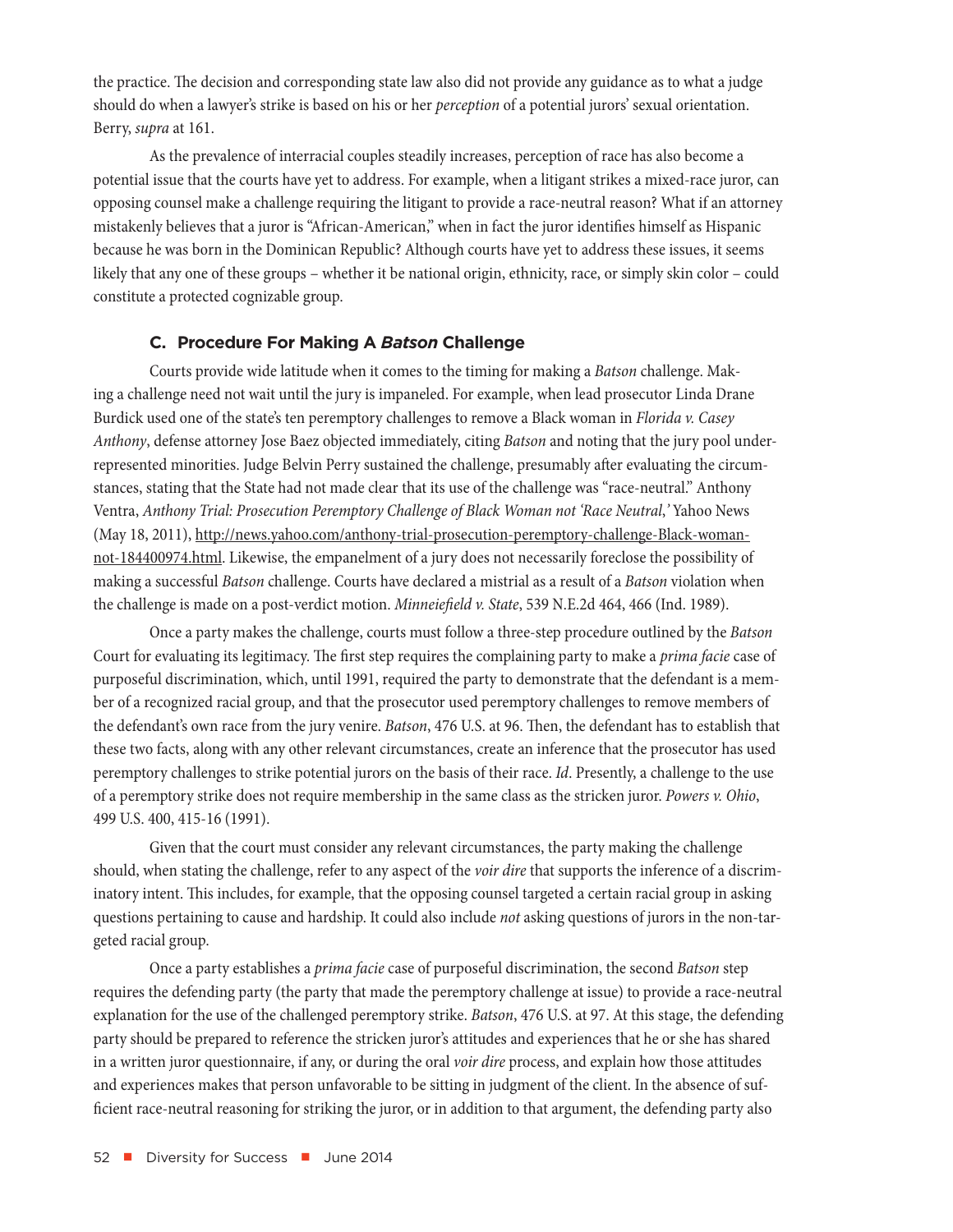<span id="page-8-0"></span>may justify the strike by relying on a race-neutral strategic decision, such as striking the challenged juror in order to seat a more favorable juror, according to that juror's attitudes and experiences.

The third *Batson* step is for the trial court to determine whether the challenging party has carried the burden of proving purposeful discrimination. Although the defending party has a burden to provide a race-neutral explanation, the burden to prove discrimination "rests with, and never shifts from, the opponent of the strike." *Purkett v. Elem*, 514 U.S. 765, 768 (1995) (per curiam.). The Court explained that the first two *Batson* steps describe the process for producing the evidence that allows the trial court to determine the persuasiveness of the objecting party's constitutional claim. *Johnson v. California*, 545 U.S. 162, 171 (2005). Nevertheless, the critical question at this step is the judge's determination of the persuasiveness of the defending party's justification of its peremptory strike. Accordingly, the trial court must decide whether the party's raceneutral explanation is credible. *Miller-El v. Cockrell*, 537 U.S. 322, 338-39 (2003).

#### **D. Standard of Review**

In determining whether a party has established a *prima facie* case of purposeful discrimination, *Batson* instructs the trial court to "consider all relevant circumstances," including the pattern of strikes and counsel's questions and statements during *voir dire*. *Batson*, 476 U.S. at 97. While the court is to consider the pattern of strikes, a strict rule requiring counsel to have used every strike on a member of the protected class in order to sustain a challenge is not warranted. For one, it could create complications when the party has more strikes available to use than there are class members in the venire. Second, the fact that counsel passed on a member of the protected class would mean very little in a situation where there are more members of the class in the "strike zone" than there are available strikes. Both of these situations could be very likely in jurisdictions lacking in diversity. Third, as previously mentioned, a party need not wait until its opponent has exercised all of its strikes before making the challenge. Thus, *Batson* encourages the trial judge to consider the defending party's pattern of strikes because it may strongly support the inference of a discriminatory intent, but by no means is the pattern definitive, nor is it necessary for counsel to use each and every strike on a member of the protected class in order for the judge to sustain a challenge for a particular juror. Consequently, attorneys may make a *Batson* challenge even if the opposing party has previously passed on a member of the protected class or struck a member of the non-targeted class.

Once the judge determines that the objecting party has established an inference that the challenge was race-based, the judge must evaluate the defending party's race-neutral explanation for the strike. The standard discussed in *Batson* appears to be low, making it clear that "[u]nless a discriminatory intent is inherent in the [defending party]'s explanation, the reason offered will be deemed race-neutral." *Purkett*, 514 U.S. at 768. The Court goes on to emphasize that the defending party need not provide "an explanation that is persuasive, or even plausible," only one with "facial validity." *Id.* at 778. However, the trial court is still charged with determining the credibility of the race-neutral justification. Credibility, according to the Court, "can be measured by, among other factors, the [defending party]'s demeanor; by how reasonable, or how improbable, the explanations are; and by whether the proffered rationale has some basis in accepted trial strategy." *Miller-El*, 537 U.S. at 339.

The trial court's determination of discriminatory intent is a factual finding that will only be overturned on appeal if clearly erroneous. *Id.* at 340 (*citing Hernandez v. New York*, 500 U.S. 352, 364 (1991)). However, if an appellate court finds that the trial court erroneously denied a *Batson* challenge, every circuit that has considered the issue thus far has determined that it is a structural error that is not subject to harmless-error review, but rather requires automatic reversal. *See, e.g., United States v. McFerron*, 163 F.3d 952, 955- 56 (6th Cir. 1998).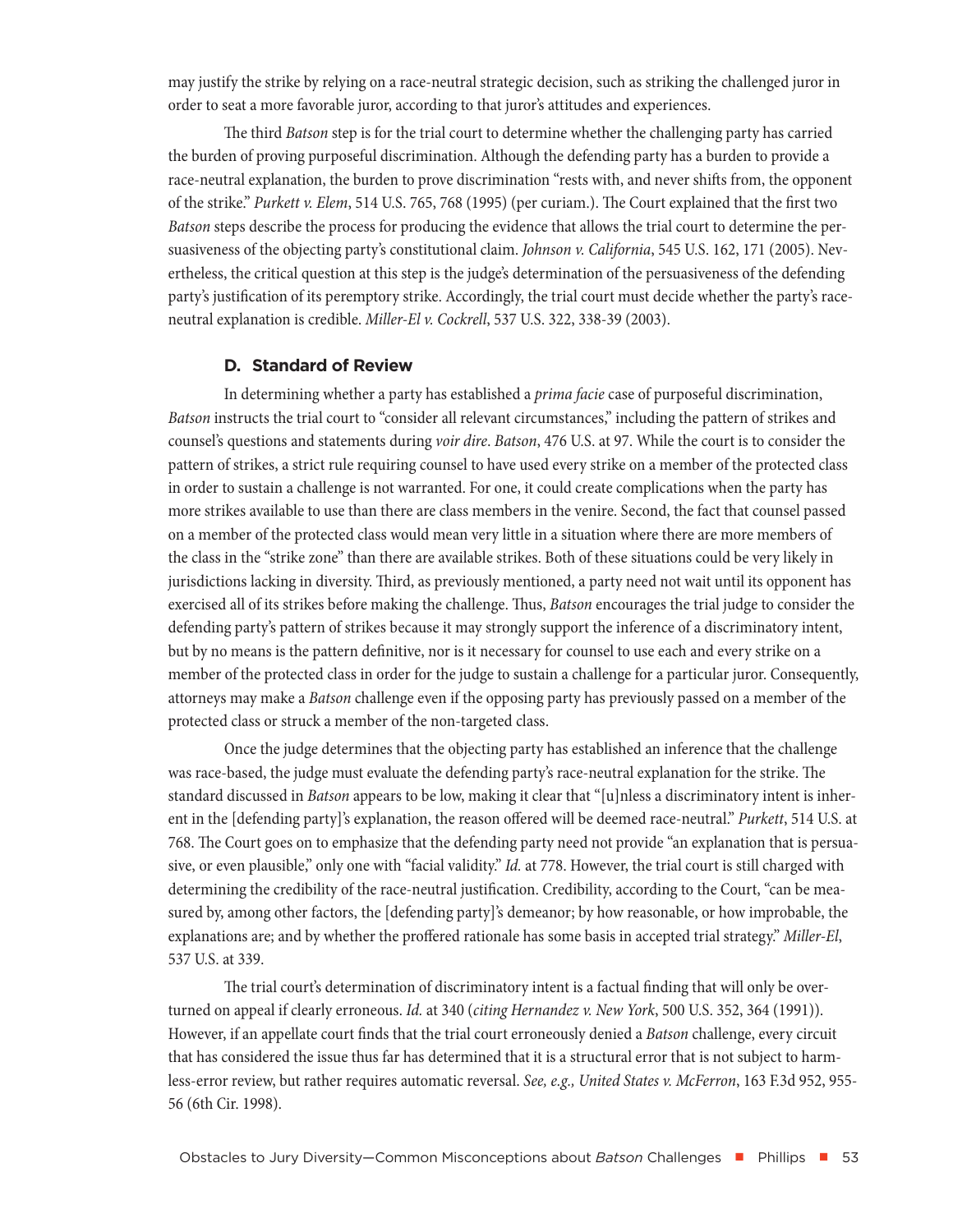#### **E. Remedies**

<span id="page-9-0"></span>The Court in *Batson* briefly described two possible remedies when the judge sustains a challenge: discharging the entire venire and starting over by selecting a new panel, or reseating the improperly stricken jurors. However, the Court did not indicate whether these are the only permissible remedies, instead stating that the Court "make[s] no attempt to instruct these courts how best to implement our holding." *Batson*, 476 U.S. at 99 n.24. Subsequent Supreme Court decisions have not clarified this issue further, though as of 2012, there was no known case in which the Court had ever overturned a remedy imposed by a trial judge. Jason Mazzone, *Batson Remedies,* 97 Iowa L. Rev. 1613, 1614 (2012).

State courts have varied significantly in their approaches to *Batson* remedies, with some states interpreting the published *Batson* decision as outlining the only available remedies, while others have interpreted the decision as merely suggesting possible remedies. *Id.* In the latter states, alternative remedies have included ordering the forfeiture of peremptory challenges, giving the side prejudiced by the violation additional peremptory challenges, granting a mistrial, and imposing sanctions upon the attorney making the improper strike. *See, e.g., People v. Perez*, 829 N.Y.S.2d 61 (App. Div. 2007); *Commonwealth v. Hill*, 727 A.2d 578 (Pa. 1999). Even in states giving discretion to trial judges to use remedies not specifically indicated in *Batson*, remedies may be restricted by appellate courts, legislatures, and interpretations of state constitutions prohibiting discriminatory uses of peremptory challenges. Mazzone, *supra* at 1614. More creative remedies, for example, have been curtailed, as in one Missouri trial where the trial court attempted to remedy the improper strike of a Black juror by allowing the objecting party to strike a White juror, essentially restoring the "racial balance" of the jury. The state's Supreme Court found such a remedy improper. *State v. Hampton*, 163 S.W.3d 902, 904 (Mo. 2005).

During the *Casey Anthony* jury selection, Judge Perry sustained the *Batson* challenge before the juror in question was excused, so the remedy was simply to not excuse the juror – essentially reseating the improperly stricken juror. Ventra, *supra*.

Most state appellate courts have interpreted *Batson* as providing trial judges with discretion to choose between the two remedies described in the published decision. A minority of states, however, permit judges to devise an appropriate remedy, but they also have limited the remedies that trial courts may actually impose, or in some instances, they have indicated a preference for certain circumstances. Mazzone, *supra* at 1618-19. Florida, for example, noted a preference for reseating the juror in order to protect the juror's right not to be excluded on the basis of race. *Jefferson v. State*, 595 So. 2d 38, 41 (Fla. 1992). Reseating a juror, however, is appropriate only when doing so will not prejudice the parties, as in the case where the juror is unaware that he or she has been stricken by a particular party. Likewise, reseating a juror who was privy to which party dismissed him or her would not be appropriate. *Holmes v. State*, 543 S.E.2d 688, 691 (Ga. 2001)

Other, more practical circumstances sometimes dictate the choice of remedy for a *Batson* violation. For example, if a trial judge has already excused jurors who are subsequently found to be part of a pattern of discriminatory strikes, the only remedy may be to discharge the entire venire and start the process anew. *People v. Knight*, 701 N.W.2d 715, 729 (Mich. 2005).

Some state appellate courts have required that *Batson* violations be remedied by reseating the stricken juror. *See, e.g.*, *Ellerbee v. State*, 450 S.E.2d 443 (Ga. Ct. App. 1994), *overruled on other grounds by Felix v. State*, 523 S.E.2d (Ga. 1999); *Conerly v. State*, 544 So. 2d 1370 (Miss. 1989); *State v. Grim*, 853 S.W.2d 403 (Mo. 1993); *Curry v. Bowman*, 885 S.W.2d 421 (Tex. Crim. App. 1993) (en banc). In addition to judicial economy, these states emphasize that individual jurors have the right not to be excluded from a jury because of their race, and reseating the juror is the only remedy that protects the juror from being a victim of improper discrimination. Further, some courts have determined that it would be improper to discharge the entire venire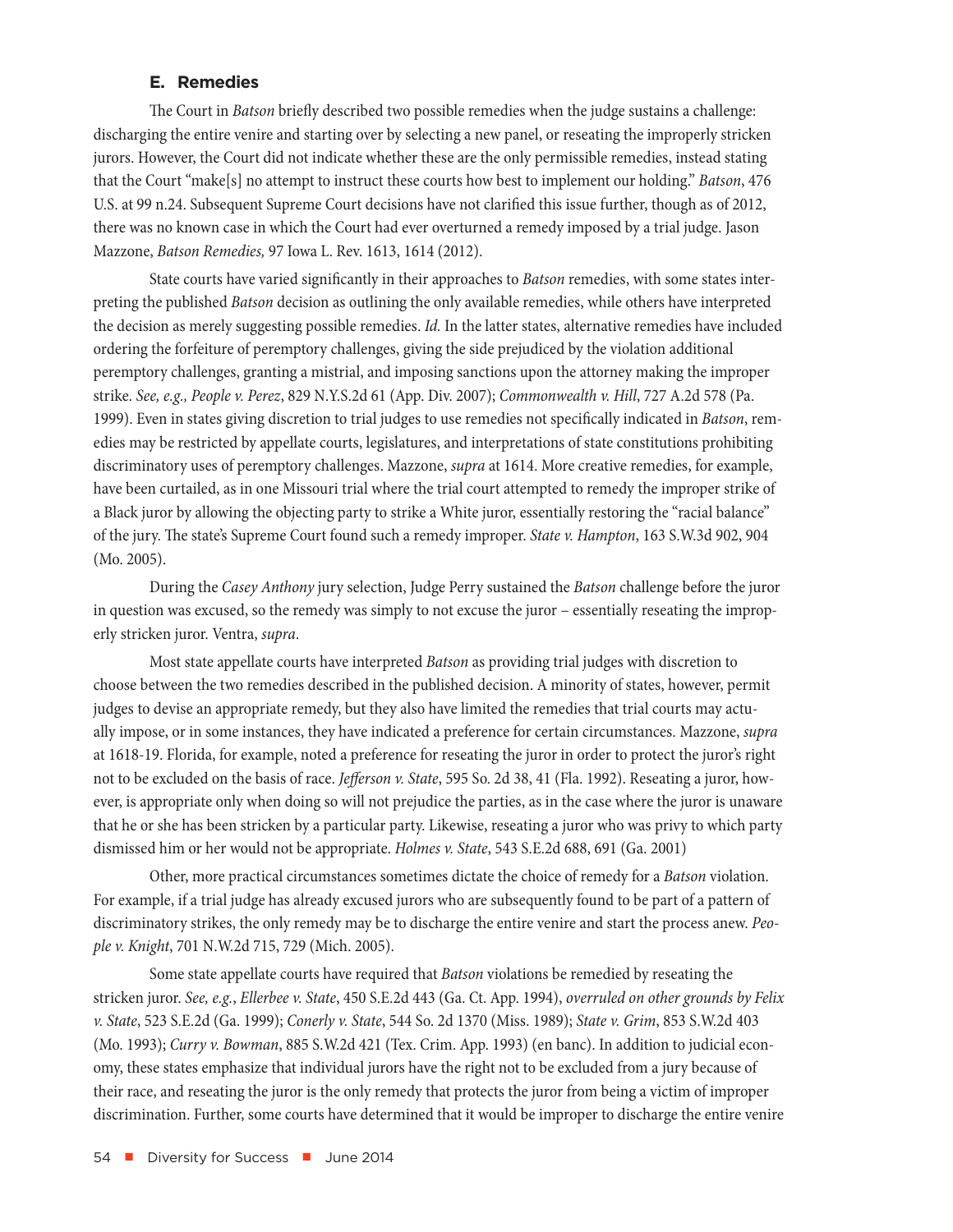<span id="page-10-0"></span>because it could reward the party that made the improper challenge in the first place. *See, e.g.*, *Williams v. State*, 125 P.3d 627. 636 (Nev. 2005). However, even where the state has required that jurors be reseated, some appellate courts have not required the trial judge to reseat all of the improperly stricken jurors. *See, e.g., Koo v. State*, 640 N.E.2d 95, 100 (Ind. Ct. App. 1994) (holding that the trial court did not abuse its discretion by reseating two out of the six jurors challenged under *Batson*.) When courts have reseated a juror, they usually find that any party that has violated *Batson* has forfeited the corresponding peremptory challenge, though some states note that forfeiture may not be an appropriate remedy "when the finding of discrimination is close" and there are few remaining strikes. *People v. Luciano*, 890 N.E.2d 214, 216-19 (N.Y. 2008).

Other state appellate courts require that the trial judge discharge the entire venire and select a jury from a new venire. *See, e.g., State v. Gilmore*, 511 A.2d 1150 (N.J. 1986; *State v. Franklin*, 456 S.E.2d 357 (S.C. 1995)). However, courts that have proposed striking the venire have sometimes expressed concerns that a reseated juror may harbor ill feelings towards the party that struck the juror, thereby undermining the fairness of the trial. *See, e.g.*, *State v. McCollum*, 433 S.E.2d 144, 159 (N.C. 1993).

Courts like Minnesota do not give judges total discretion to apply remedial measures, but statutorily dictate that the trial court *either* reinstate the improperly stricken juror *or* discharge the entire panel and start anew. Minn. R. Crim. P. 26.02(7)(4). Still other courts provide a compromise. Although the California Supreme Court held that discharging the venire is required to remedy discriminatory jury practices, it further held that the trial judge may impose other remedial measures—but only with the assent of the complaining party. *People v. Willis*, 43 P.3d 130 (Cal. 2002). The court determined that doing so without such assent constitutes an abuse of discretion. *People v. Morris*, 131 Cal. Rptr. 2d 872, 877-78 (Ct. App. 2003). The California Court has also endorsed the imposition of sanctions on attorneys. *Willis*, 43 P.3d at 137.

Because the remedy for a sustained *Batson* challenge varies by state and jurisdiction, it is prudent for attorneys to become familiar with each state's statutes, case law, and practices on the issue prior to the start of jury selection when appearing in that state or jurisdiction.

### **III. Examining the Underlying Assumption For Race-Based Peremptory Challenges – Does Race Correlate With Verdict Outcome?**

#### **A. Literature Review**

The use of race-based peremptory challenges to strike potential jurors during *voir dire* is not only constitutionally impermissible, but is also a practice rooted in folk wisdom, mere superstition, or a stereotype that Black or Hispanic jurors, by virtue of their race alone, are automatically plaintiff-oriented and will therefore award greater damages than their White counterparts. Extant research examining the role that race plays on verdict has largely focused on criminal contexts, particularly with respect to defendant race in relation to juror race or the racial characteristics of the jury, (*see, e.g.,* Samuel R. Sommers, *On Racial Diversity and Group Decision-making: Identifying Multiple Effects of Racial Composition on Jury Deliberations*, 90 J. Personality and Soc. Psychol., 597 (2006)) while comparatively little attention has been paid to the civil side of litigation. Although a complex relationship between juror race and trial outcome exists in the criminal arena, one where the relationship varies according the race of the defendant and the salience of racial issues in the case, research conducted thus far shows an unreliable association between race or ethnicity and liability judgments or damage awards in civil lawsuits. Margaret Bull Kovera & Brian Cutler, *Jury Selection: Empirical Foundations and Limits* 60, 61 (2013). Moreover, one must consider that individual differences—in terms of personal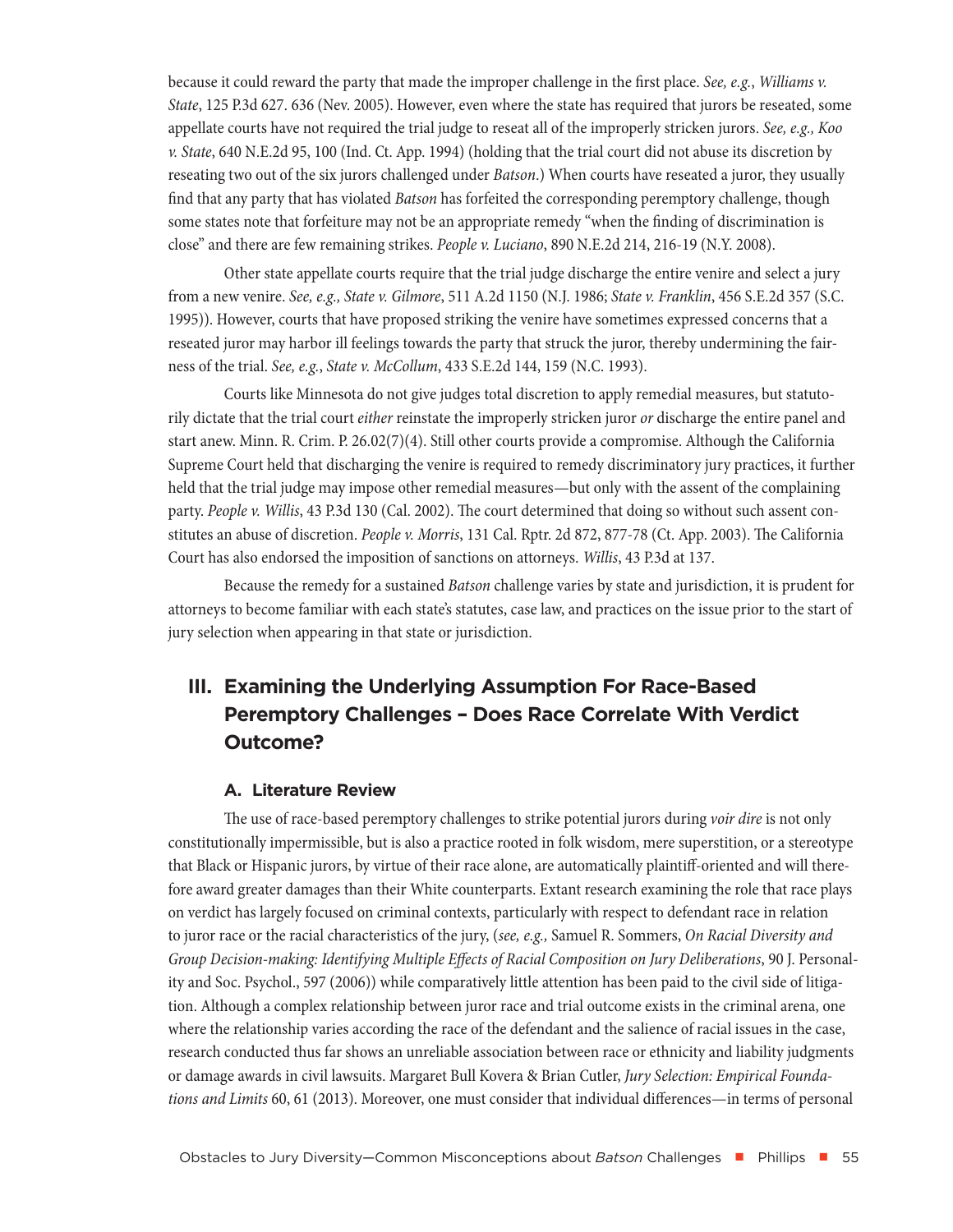<span id="page-11-0"></span>experiences, attitudes toward litigation, and other attitudes—that underlie any such generalized differences by juror race are also relatively poorly understood. Nevertheless, in spite of the overwhelming acknowledgment that additional research is needed, the consensus among experts on jury decision making is that an individual juror's race generally has little to no direct relationship with any predisposition to render a verdict in favor of the plaintiff or defense. *See* Reid Hastie, Steven D. Penrod & Nancy Pennington, *Inside the Jury* (1983); Saul M. Kassin & Lawrence S. Wrightsman, *The American Jury on Trial: Psychological Perspectives* (1988).

In spite of these limitations, research on race and legal decision making has provided some evidence that race is slightly correlated with trial outcomes in some civil cases. In a post hoc review of actual verdict data from 1979 to 2000, researchers found no relationship between the ethnic composition of the trial venue and overall plaintiff win rates or award levels in cases in federal trial courts. However, for specific types of cases, including toxic torts, products liability, and employment discrimination, they observed a significant correlation between larger Black populations and plaintiff verdicts. Theodore Eisenberg & Martin T. Wells, *Trial Outcomes and Demographics: Is there a Bronx Effect?* 80 Texas L. Rev. 1889 (2002). The precise mechanisms that account for this influence remain in need of additional empirical investigation, as do a variety of questions regarding the generalizability of these findings across different types of trials and racial groups. Despite these findings, the researchers were unable to identify a consistent effect of demographic characteristics on the outcome of trials. In state cases from 1992 to 1996, they found no robust evidence that race, income, or urbanization relate to award levels. It is also important to keep in mind that this review never assessed racial composition of the actual juries, instead relying on census data, and thus assumes that jury composition reflects the general population demographics. From experience, we know this is often not the case because certain demographics are more likely to be disqualified from jury service or excused due to hardship than others.

In studies of cases in which researchers asked mock jurors to assign liability and determine punitive damages in product liability and premises liability cases, non-White mock jurors were more likely to assign liability than White mock jurors, but race only accounted for approximately 10% of the variance, a finding that was supported by the fact that pre-deliberation verdicts were also reliably correlated with ethnicity to a small but statistically significant degree. Hastie, *et al.* (1998), *supra*. In other studies of mock jurors, race did not appear to reliably predict verdict or damage awards. *See* Roselle L. Wissler, Allen J. Hart & Michael J. Sax, *Decision-making about General Damages: A Comparison of Jurors, Judges, and Lawyers*, 98 Mich. L. Rev. 751 (1999); James R. MacCoun, *Differential Treatment of Corporate Defendants by Juries: Examination of Deep Pocket Hypothesis*, 30 Law and Soc'y Review 132 (1996). Brian L. Cutler, *Special Issue: The Status of Scientific Jury Selection in Psychology and Law*, 3 Forensic Reports (1990); Shari S. Diamond, *Scientific Jury Selection: What Social Scientists know and do not know*, 73 Judicature, 178 (1990).

#### **B. Trial Partners Data**

Based on an analysis of a subset of our trial consulting firm's database including over 5,000 mock jurors across various case types, we found relatively low, but statistically significant differences among verdict leanings according to juror race. Further analyses revealed that White mock jurors tended to lean more toward the defense and less toward the plaintiff than Black and Hispanic mock jurors. Both Black mock jurors and Hispanic mock jurors were more likely to lean in favor of the plaintiff and less toward the defense than Asian mock jurors. There were no statistically significant differences between other racial groups. However, like in the published peer-reviewed literature, the influence of race was minimal, accounting for just 2% of the variance in verdict leanings.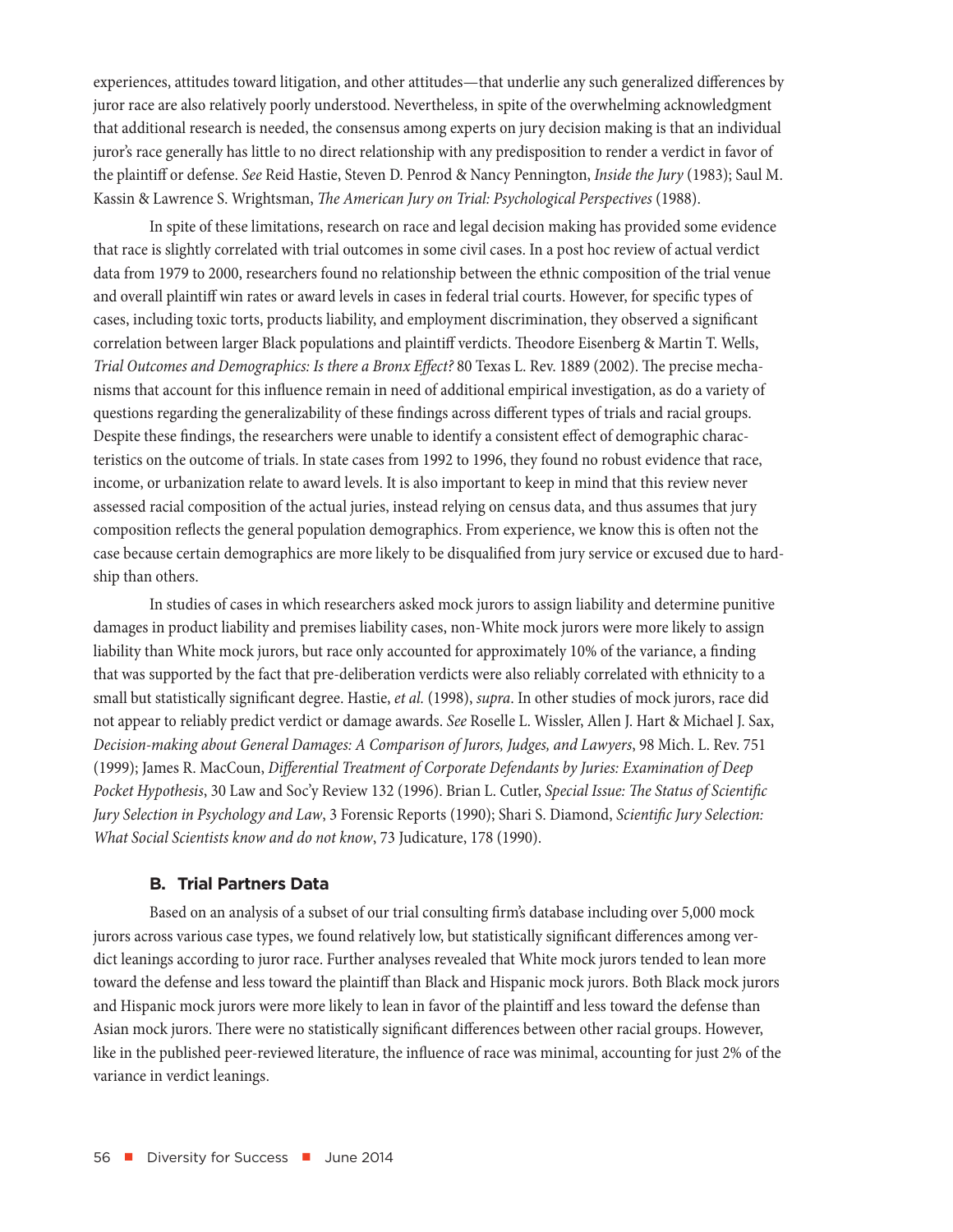<span id="page-12-0"></span>We also found statistically significant differences between racial groups on the mock jurors' selfreports of their desire to compensate the plaintiff or punish the defendant. In particular, White mock jurors said they had less desire to compensate the plaintiffs and less desire to punish defendants than Black or Hispanic mock jurors. Black and Hispanic mock jurors also said they had a stronger desire to compensate plaintiffs and punish defendants than Asian mock jurors. Again, however, race accounted for just 2% of the variance among all jurors' desires to compensate and punish. There were no significant differences among racial groups on subjective measures of sympathy for the plaintiffs or anger toward the defendants.

#### **IV. Conclusions**

In conclusion, demographic characteristics have proven to be no more than minimally useful in predicting trial outcomes, and their usefulness frequently depends on the case type and the issues involved. The published research, in conjunction with Trial Partners' data, consistently indicate that jurors' attitudes are much stronger, more reliable predictors of verdict preferences in both criminal and civil cases than demographic characteristics like race. Indeed, our own data confirms what we see in almost all peer-reviewed, published empirical research – namely, a relatively weak or muddled relationship between demographic characteristics and verdict outcome and a comparatively strong, consistent, and stable correlation between jurors' attitudes and their verdict and damages decisions. For example, in civil cases, attitudes toward tort reform, corporations, protecting one's community, the justice system, and the extent to which people are responsible for what happens to them are consistently highly correlated with verdict and damages preferences. These findings occur both in published, peer-reviewed empirical research and in our analysis of our juror database.

Although gender, age, race, income, and education do sometimes emerge in the literature and in our research as significant predictors of verdicts or damage awards, their predictive power is not robust and the directions of any correlations are inconsistent (*See* Kovera & Cutler, *supra*; Dennis J. Devine, Laura D. Clayton, Benjamin B. Dunford, Rasmy Seying & Jennifer Pryce, *Jury Decision Making: 45 Years of Empirical Research on Deliberating Groups*, 7 Psychol., Pub. Pol'y, and Law, 622 (2001); M. Juliet Bonazzoli, 18 *Jury Selection and Bias: Debunking Invidious Stereotypes Through Science*, Quinnipac L. Rev., 247 (1998); Hastie *et al.* (1998), *supra*; Michael J. Saks, *What do Jury Experiments Tell Us about How Juries (Should) Make Decisions?* 6 S. Cal. Interdisc. L.J. 1 (1997); Nancy J. King, *Postconviction Review of Jury Discrimination: Measuring the Effects of Juror Race on Jury Decisions*, 93 Mich. L. Rev. (1993); Wissler, *et al.*, *supra*). Furthermore, these relationships do not generalize to all types of cases, and they appear to depend on the particular methods and procedures used by researchers.

Even when a demographic characteristic such as race does correlate with verdict outcome in a particular case, it is improper to conclude that race had a causal effect on verdicts or damages (the old adage that "correlation does not equal causation"). It is very likely that attitudinal and/or experiential factors would explain the small race differences researchers and practitioners occasionally observe in their studies or anecdotally in the real-world. Additional analysis is needed to determine whether a particular or consistent third variable, or multiple other variables, are the driving forces behind the weak relationships between race and verdict outcome.

Before relying on demographic variables, such as race, age, or education, as an aid for exercising peremptory strikes, we (and other jury experts) recommend conducting case-specific mock trial jury research or community attitude surveys to assess whether these factors relate at all to verdict inclinations for a particular case, either directly or through an interaction with other variables such as specific attitudes. *See* Kovera & Cutler, *supra*.